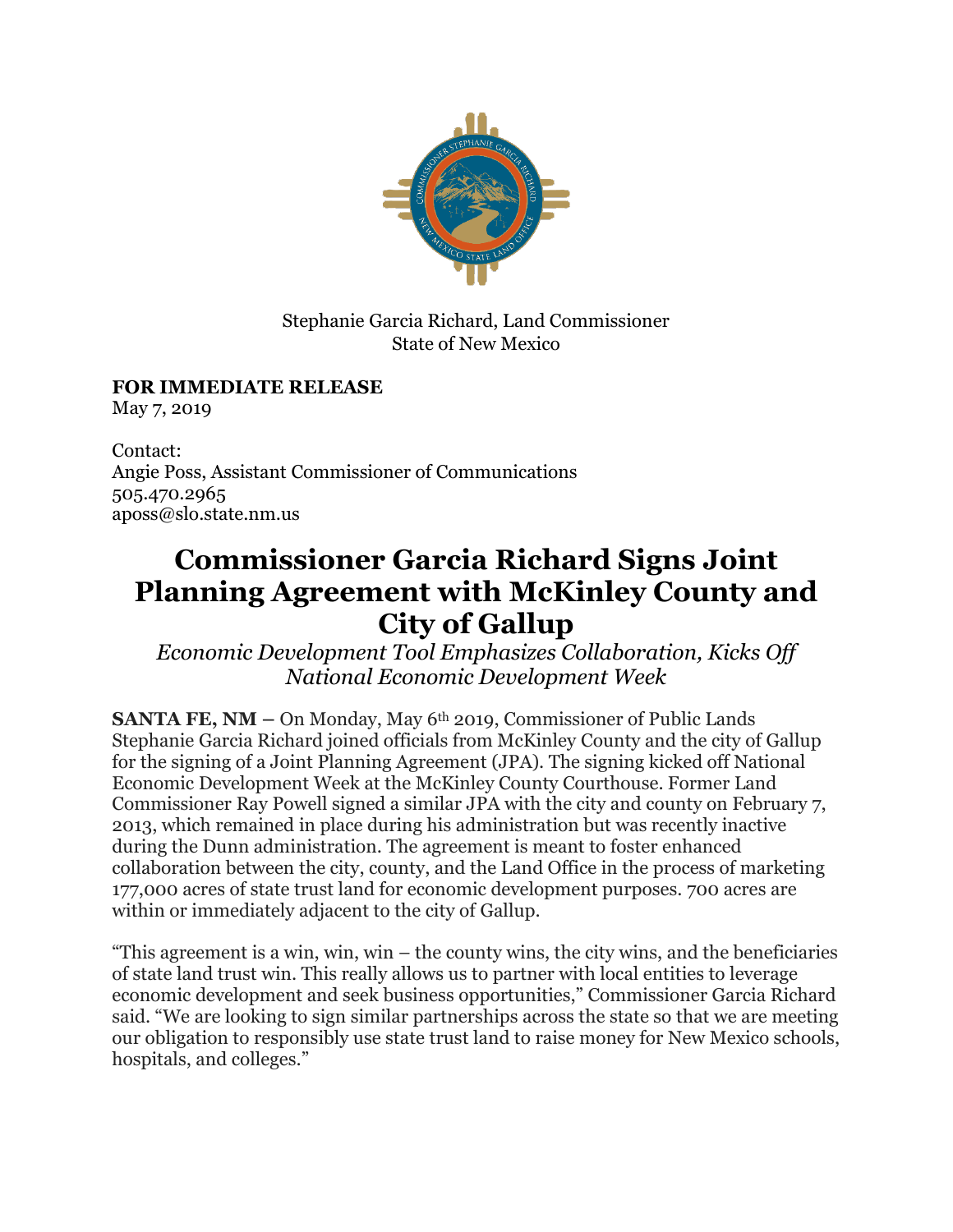JPAs with cities, counties and Tribal governments reinforce the Land Office's commitment to transparency by assuring that any and all land sales or leases are collaborated on by all interested parties. Any planning and development will have everyone at the table to ensure that if a business endeavor is being proposed, all of the project aspects, such as access to water or emergency services are taken into account by the appropriate government or agency.

"Big things are coming to Gallup and McKinley County – this is an important step to bring those things to fruition," McKinley County Commission Chair Bill Lee said in his remarks.

Chairman Lee said that Gallup is a bright spot in New Mexico's economic potential, sighting existing infrastructure, a workforce ready to work, and the city's proximity to Interstate 40.

"The city of Gallup is proud and honored to enter into this agreement not only with the county but with the Land Office, as we recognize the potential for growth in our area," Gallup Mayor Jackie Kinney added. "Opportunities are coming forward quickly to create investment and jobs which we desperately need from our surrounding area and for the Navajo Nation. It is exciting. Commissioner Garcia Richard just took office and she is already here to assist us and guide us to help make all of us successful."



Representative Patricia Lundstrom  $(D - q)$ , McKinley and San Juan County) kicked off the signing ceremony, and alluded to a visit later in the week by Lieutenant Governor Howie Morales. Lundstrom is the Chairwoman of the House Appropriations Committee, the Executive Director of the Greater Gallup Economic Development Committee, and a former House colleague of Commissioner Garcia Richard.